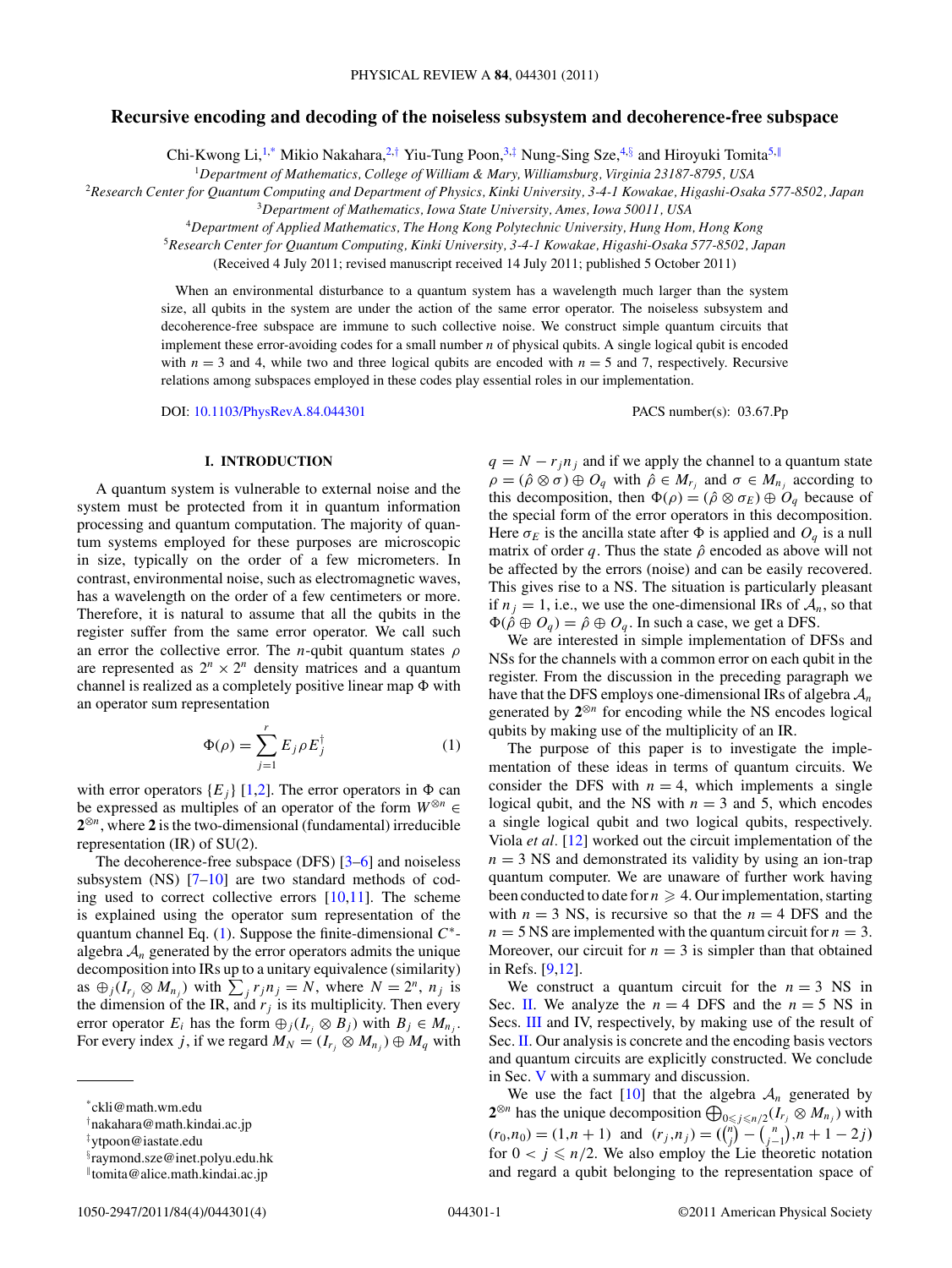<span id="page-1-0"></span>the fundamental representation **2** of SU(2) while the product operator *W*<sup>⊗</sup>*<sup>n</sup>* acts as a reducible representation **2**<sup>⊗</sup>*<sup>n</sup>*.

## **II. THE 3-QUBIT NOISELESS SUBSYSTEM**

Let us consider a 3-qubit system and see how it can be used to encode a logical qubit that is robust against any noise of the form  $W^{\otimes 3}$ , where *W* is an arbitrary element of 2. We first consider the algebra  $A_3$  of  $2^{\otimes 3}$  in which  $A_3$  is decomposed into the sum of IRs as  $2^{\otimes 3} = 4 \oplus (I_2 \otimes 2)$ , where  $I_n$  is the unit matrix of dimension *n*. Corresponding to this decomposition, any unitary matrix  $V \in 2^{\otimes 3}$  can be decomposed as  $V = V_4 \oplus$  $(I_2 \otimes V_2)$  for a proper choice of basis vectors. Here  $V_4$  belongs to **4** and  $V_2$  belongs to **2** of SU(2). It should be noted that  $I_2$  is immune to any collective noise of the form  $W^{\otimes 3}$ ,  $W \in 2$ , and the corresponding vector space forms the NS.

The success of our schemes depends on a judicious choice of orthonormal basis for the decomposition of the algebra  $A_3$ generated by  $2^{\otimes 3}$ . Let  $\{|e_{4,1}\rangle, |e_{4,2}\rangle, |e_{4,3}\rangle, |e_{4,4}\rangle\}$  be a basis of **4** and  $\{|e_{a1}\rangle, |e_{a2}\rangle\}$  and  $\{|e_{b1}\rangle, |e_{b2}\rangle\}$  be bases of the two 2's defined as

$$
|e_{4,1}\rangle = |000\rangle,
$$
  
\n
$$
|e_{4,2}\rangle = \frac{1}{\sqrt{3}}[|0\rangle(|01\rangle + |10\rangle) + |1\rangle|00\rangle],
$$
  
\n
$$
|e_{4,3}\rangle = (\sigma_x)^{\otimes 3}|e_{4,2}\rangle,
$$
  
\n
$$
|e_{4,4}\rangle = |111\rangle = (\sigma_x)^{\otimes 3}|e_{4,1}\rangle;
$$
  
\n
$$
|e_{a1}\rangle = \frac{1}{\sqrt{2}}|0\rangle(|10\rangle - |01\rangle),
$$
  
\n
$$
|e_{a2}\rangle = -(\sigma_x)^{\otimes 3}|e_{a1}\rangle;
$$
  
\n
$$
|e_{b1}\rangle = \frac{1}{\sqrt{6}}[|0\rangle(|01\rangle + |10\rangle) - 2|1\rangle|00\rangle],
$$
  
\n
$$
|e_{b2}\rangle = -(\sigma_x)^{\otimes 3}|e_{b1}\rangle,
$$
  
\n(4)

where  $\sigma_k$  is the *k*th Pauli matrix. We implement a NS from two **2** IRs.

Suppose  $U_E^{(3)}$  is an encoding matrix that generates the above basis vectors from the binary basis vectors  $|i_1i_2i_3\rangle$  ( $i_k \in \{0,1\}$ ). We choose  $U_E^{(3)}$  to have columns

$$
(|e_{a1}\rangle, |e_{b1}\rangle, |e_{a2}\rangle, |e_{b2}\rangle, |e_{4,4}\rangle, |e_{4,2}\rangle, -|e_{4,1}\rangle, -|e_{4,3}\rangle)
$$

in this order. The basis vectors  $\{ |e_{4,k}\rangle \}$  are irrelevant for our purposes and their order and signs have been chosen so as to make the circuit implementation as simple as possible.

Figure 1 shows an example of the encoding circuit, in which

$$
G_1 = \frac{1}{\sqrt{3}} \begin{pmatrix} 1 & \sqrt{2} \\ -\sqrt{2} & 1 \end{pmatrix}, \quad G_2 = \frac{1}{\sqrt{2}} \begin{pmatrix} 1 & 1 \\ -1 & 1 \end{pmatrix}.
$$

Note that our circuit is simpler than that found in Refs. [\[9,12\]](#page-3-0) regarding the number of gates.

Now we prove that collective errors are corrected by employing basis vectors Eqs. (3)and (4) as a logical qubit basis.

*Theorem.* Let  $\alpha$ ,  $\beta$ , and  $\gamma$  be any real numbers and let

$$
X_{\alpha} = (e^{i\alpha\sigma_x})^{\otimes 3}, Y_{\beta} = (e^{i\beta\sigma_y})^{\otimes 3}, Z_{\gamma} = (e^{i\gamma\sigma_z})^{\otimes 3}.
$$



FIG. 1. Encoding circuit  $U_E^{(3)}$  of the NS with  $n = 3$ . It encodes a single-qubit state  $|\hat{\psi}\rangle$ . The part surrounded by the dashed line can be omitted if the initial state  $|v\rangle$  of the central qubit is  $|0\rangle$ . The recovery operation is given by  $U_E^{(3)\dagger}$ .

Consider a quantum channel  $\Phi : M_8 \to M_8$  given by

$$
\Phi(\rho) = p_0 \rho + p_1 X_\alpha \rho X_\alpha^\dagger + p_2 Y_\beta \rho Y_\beta^\dagger + p_3 Z_\gamma \rho Z_\gamma^\dagger
$$

for some  $p_i \in \mathbb{R}$  such that  $\sum_{i=0}^{3} p_i \leq 1$ . Then for any data state  $\hat{\rho} \in M_2$ ,  $U_E^{(3)}$  and  $\Phi$  satisfy the identity

$$
U_E^{(3)\dagger} \Phi \left( U_E^{(3)}(|0\rangle\langle 0| \otimes \rho_a \otimes \hat{\rho} \right) U_E^{(3)\dagger} \right) U_E^{(3)}
$$
  
=  $|0\rangle\langle 0| \otimes \left( \sum_{j=0}^3 p_j U_j \rho_a U_j^{\dagger} \right) \otimes \hat{\rho},$  (5)

that is, the initial data state is recovered in the output state with no entanglement with the ancilla qubits. Here  $\rho_a$  is an initial single-qubit ancilla state and  $U_0 = I_2$ ,  $U_1 = e^{i\alpha\sigma_x}$ ,  $U_2 = e^{i\beta\sigma_y}$ , and  $U_3 = e^{i\gamma \sigma_z}$ .

*Proof.* We show that the  $2 \oplus 2$  IRs form a NS by explicit evaluation. Let the logical  $|0\rangle_L$  lie in the span of  $\{|e_{a1}\rangle, |e_{a2}\rangle\}$ and the logical  $|1\rangle_L$  lie in the span of  $\{|e_{b1}\rangle, |e_{b2}\rangle\}$ . We show that noise operators  $X_\alpha$ ,  $Y_\beta$ , and  $Z_\gamma$  leave each subspace invariant. Let  $P_a = \sum_{i=1}^2 |e_{ai}\rangle\langle e_{ai}|$  and  $P_b = \sum_{i=1}^2 |e_{bi}\rangle\langle e_{bi}|$ . Then it is easy to show that  $X_\alpha P_k X_\alpha^\dagger = Y_\beta P_k Y_\beta^\dagger = Z_\gamma P_k Z_\gamma^\dagger = P_k$  ( $k =$ *a,b*)*.*

Now we prove the identity. We use a pure-state notation to simplify the expressions. The general case with mixed initial states  $\rho_a$  and  $\hat{\rho}$  is obtained by simply mixing the pure-state results using linearity. Let  $|\hat{\psi}\rangle = a|0\rangle + b|1\rangle$  be a data qubit state to be encoded and  $|v\rangle = v_0|0\rangle + v_1|1\rangle$  be the initial state of the first ancilla qubit, while that of the first qubit is set to  $|0\rangle$ . The encoding under the action of  $U_E^{(3)}$  yields

$$
|\Psi\rangle = U_E^{(3)}|0\rangle|v\rangle|\hat{\psi}\rangle = v_0(a|e_{a1}\rangle + b|e_{b1}\rangle) + v_1(a|e_{a2}\rangle + b|e_{b2}\rangle).
$$

Let us consider a noise operator  $X_\alpha$ . Its action on  $|\Psi\rangle$  yields

$$
X_{\alpha}|\Psi\rangle = (v_0 \cos \alpha + iv_1 \sin \alpha)(a|e_{a1}\rangle + b|e_{b1}\rangle) + (v_1 \cos \alpha + iv_0 \sin \alpha)(a|e_{a2}\rangle + b|e_{b2}\rangle).
$$

The action of the recovery operator  $U_E^{(3)\dagger}$  recovers the initial state, except for the second qubit, as

$$
U_E^{(3)\dagger} X_\alpha |\Psi\rangle = |0\rangle \left(e^{i\alpha \sigma_x} |v\rangle\right) |\hat{\psi}\rangle,
$$

which shows that data qubit state is immune to  $X_\alpha$ . It is shown similarly that the data qubit is immune to other error operators as well. Since each error is in action with the probability  $p_i$ , we have proved the identity in Eq. (5).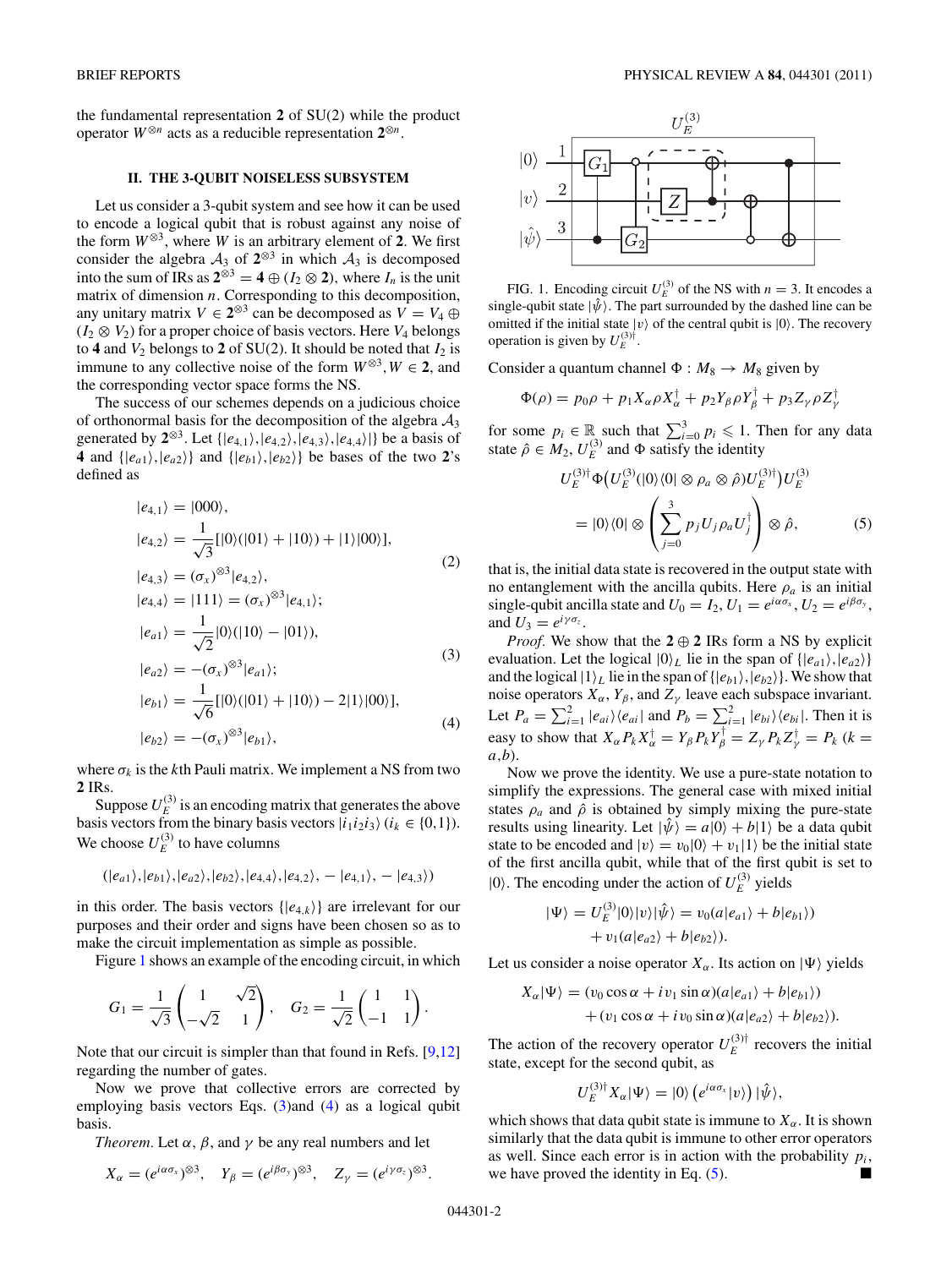<span id="page-2-0"></span>In contrast with an ordinary quantum error-correcting code, the scheme corrects multiple actions of the error operators. It was shown in the theorem that the central qubit can be any superposition state or mixed state initially and its output state is another superposition or mixed state under an action of a single error operator in  $X_\alpha, Y_\beta$ , and  $Z_\gamma$ . Note that the error channel leaves the encoded word unchanged, namely, given any initial ancilla state  $\rho_a$ , there exists an ancilla state  $\rho'_a$  such that  $\Phi(U_E^{(3)}(|0\rangle\langle0| \otimes \rho_a \otimes \hat{\rho})U_E^{(3)\dagger}) = U_E^{(3)}(|0\rangle\langle0| \otimes$  $\rho'_a \otimes \hat{\rho}$ ) $U_E^{(3)\dagger}$ . Then the error correction may be repeated as many times as required. This implies that it corrects any error operator of the form  $W^{\otimes 3}$ , where  $W \in 2$ . This is because any element  $W \in \mathbf{2}$  is decomposed as  $W = e^{i\theta_1 \sigma_x} e^{i\theta_2 \sigma_y} e^{i\theta_3 \sigma_x}$ . This is clear since  $W^{\otimes 3}$  is expressed as a product  $X_{\theta_1} Y_{\theta_2} X_{\theta_3}$ , each factor of which leaves the NS invariant.

### **III. THE 4-QUBIT DECOHERENCE FREE SUBSPACE**

We design the 4-qubit DFS, which is robust against collective noise of the form  $W^{\otimes 4}$  ( $W \in 2$ ), by taking advantage of the NS analyzed in the preceding section. The algebra  $A_4$ obtained from  $2^{\otimes 4}$  is decomposed as  $2^{\otimes 4} = 5 \oplus (I_3 \otimes 3) \oplus$ (*I*<sup>2</sup> ⊗ **1**)*.* Correspondingly, any *V* ∈ **2**⊗<sup>4</sup> is decomposed as  $V = V_5 \oplus (I_3 \otimes V_3) \oplus (I_2 \otimes V_1)$  for a proper choice of basis vectors. Here  $V_k$  is an element of a *k*-dimensional IR of SU(2)<sup>⊗4</sup>. The singlet IR is immune to any operator  $V = W^{\otimes 4}$ , where  $W \in 2$ , and two of them form a single logical qubit that is immune to any noise of the form *V* . This (reducible) vector space is the DFS that is robust against the collective noise.

We generate basis vectors of two one-dimensional IRs of SU(2) from  $\{|e_{ai}\rangle, |e_{bi}\rangle\}$  as

$$
|0\rangle_L = \frac{1}{\sqrt{2}}(|1\rangle|e_{a1}\rangle - |0\rangle|e_{a2}\rangle)
$$
  
= 
$$
\frac{1}{\sqrt{2}}[|1\rangle|e_{a1}\rangle + |0\rangle(\sigma_x)^{\otimes 3}|e_{a1}\rangle],
$$
 (6)

$$
|1\rangle_L = \frac{1}{\sqrt{2}}(|1\rangle|e_{b1}\rangle - |0\rangle|e_{b2}\rangle)
$$
  
= 
$$
\frac{1}{\sqrt{2}}[|1\rangle|e_{b1}\rangle + |0\rangle(\sigma_x)^{\otimes 3}|e_{b1}\rangle].
$$

It is important in the implementation of the encoding circuit to realize that

$$
|0\rangle_L = (X \otimes I_8)(\text{CNNN})(H \otimes I_8)|0\rangle \otimes |e_{a1}\rangle
$$
  
=  $(X \otimes I_8)(\text{CNNN})(H \otimes U_E^{(3)})|0\rangle \otimes |000\rangle,$   
 $|1\rangle_L = (X \otimes I_8)(\text{CNNN})(H \otimes I_8)|0\rangle \otimes |e_{b1}\rangle$   
=  $(X \otimes I_8)(\text{CNNN})(H \otimes U_E^{(3)})|0\rangle \otimes |001\rangle,$ 

where CNNN is a controlled-NOT gate with three target bits.

Figure 2 shows an example of the encoding circuit for the DFS. In contrast with the three-qubit NS, all the ancilla qubits must be initially set to  $|0\rangle$ .

# **IV. THE 5-QUBIT NOISELESS SUBSYSTEM**

The NS using five qubits encodes two data qubits. It is recursively implemented by employing the encoding circuit  $U_E^{(3)}$  for the three-qubit NS.



FIG. 2. Encoding circuit  $U_E^{(4)}$  of the DFS with  $n = 4$ . It encodes a single-qubit state  $|\hat{\psi}\rangle$ .

The algebra  $A_5$  obtained from  $2^{\otimes 5}$  is decomposed as  $2^{\otimes 5}$  = **6** ⊕ ( $I_4 \otimes 4$ ) ⊕ ( $I_5 \otimes 2$ ). Correspondingly, any unitary matrix *V* ∈  $2^{\otimes 5}$  is decomposed as *V* =  $V_6 \oplus (I_4 \otimes V_4) \oplus (I_5 \otimes V_2)$ under a proper choice of basis vectors. We implement a NS by employing four of five two-dimensional IRs.

Let  $\{ |e_{ai}\rangle, |e_{bi}\rangle \}$  be basis vectors introduced for  $n = 3$  in Sec. [II.](#page-1-0) We generate eight basis vectors from them as

$$
|00\rangle_L = \frac{1}{\sqrt{2}} |e_{a1}\rangle (|01\rangle - |10\rangle),
$$
  
\n
$$
|01\rangle_L = \frac{1}{\sqrt{6}} [|e_{a1}\rangle (|01\rangle + |10\rangle) - 2|e_{a2}\rangle |00\rangle],
$$
  
\n
$$
|10\rangle_L = \frac{1}{\sqrt{2}} |e_{b1}\rangle (|01\rangle - |10\rangle),
$$
  
\n
$$
|11\rangle_L = \frac{1}{\sqrt{6}} [|e_{b1}\rangle (|01\rangle + |10\rangle) - 2|e_{b2}\rangle |00\rangle]
$$
 (7)

and their bit-flipped basis vectors, which are obtained by applying  $\sigma_{r}^{\otimes 5}$  to them in the same manner that Eqs. [\(3\)](#page-1-0) and [\(4\)](#page-1-0) are obtained from the basis vectors  $|0\rangle$  and  $|1\rangle$  of  $n = 1$ .



FIG. 3. (a) Encoding circuit  $U_E^{(5)}$  of the 5-qubit NS, which encodes a two-data-qubit state  $|\hat{\psi}\rangle$ . The third and fourth qubits in Eq. (7) are exchanged to make the recursive symmetry manifest in this diagram. (b) Encoding circuit  $U_E^{(7)}$  for the 7-qubit NS, which encodes a three-data-qubit state  $|\hat{\psi}\rangle$ .